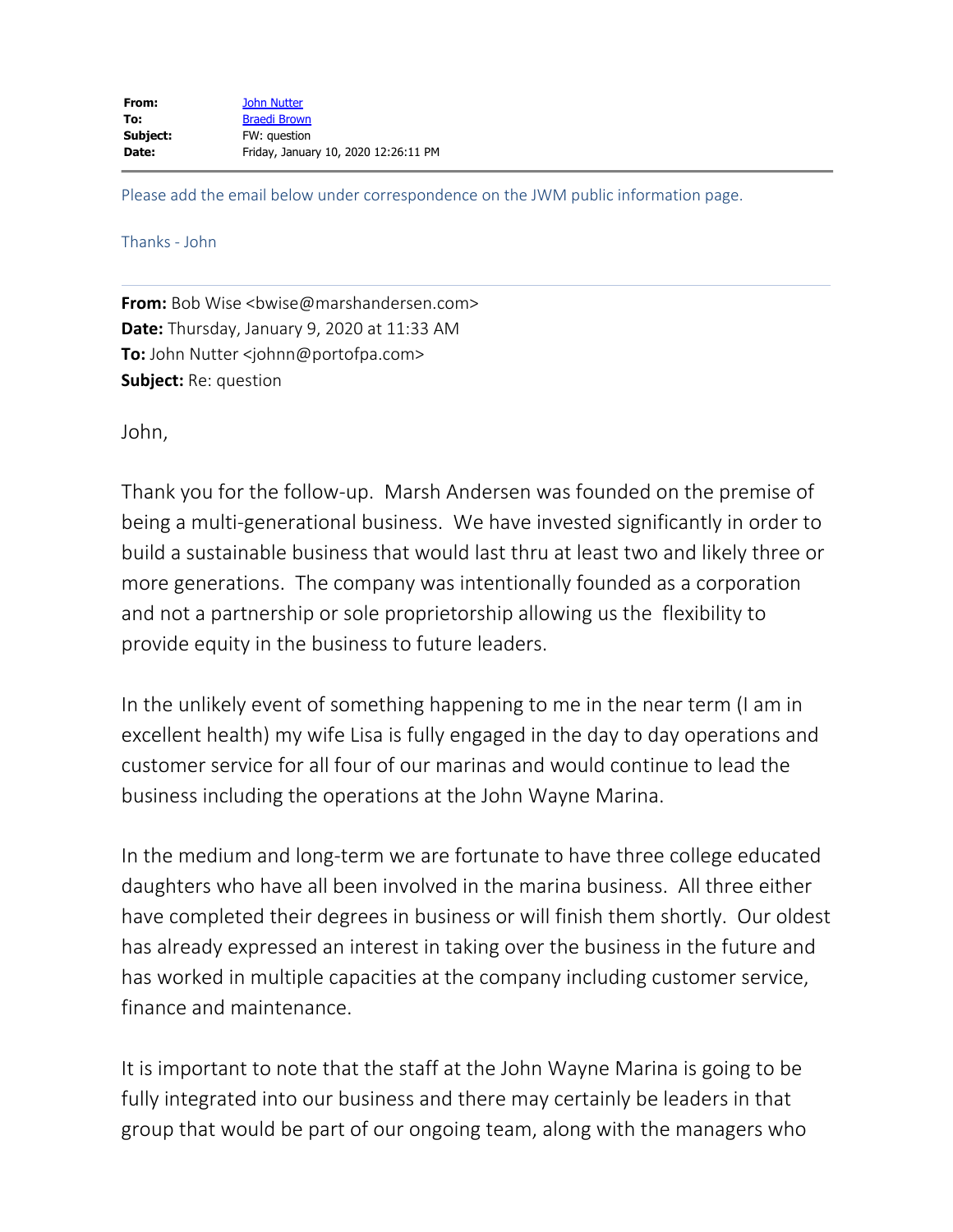work at our other properties.

Lastly I wanted to bring your attention to a couple of news articles that recently appeared highlighting my commitment to open space, public access and the development of future marine parks that will endure for many generations to come.

## o **Key Peninsula News: [LAKEBAY MARINA OWNER AGREES TO SELL TO](https://keypennews.com/lakebay-marina-owner-agrees-to-sell-to-boating-group/) [BOATING GROUP](https://keypennews.com/lakebay-marina-owner-agrees-to-sell-to-boating-group/)**

<sup>o</sup> **Trade Only Today:** [A Gift in Kind](https://www.tradeonlytoday.com/industry-news/washington-boaters-group-purchases-lakebay-marina)

Best regards,

Bob Wise Marsh Andersen llc [www.marshandersen.com](http://www.marshandersen.com/)

**From:** John Nutter <johnn@portofpa.com> **Date:** Tuesday, January 7, 2020 at 3:32 PM **To:** Marsh Andersen <br/>bwise@marshandersen.com> **Subject:** question

Hi Bob-

At our Port Commission meeting next Tuesday staff will be asking for direction on next steps in evaluating the JWM proposals. One of the more obvious questions I expect to be asked is what is the succession plan for Marsh Anderson? Obviously you are doing well in the marina sector, but I wouldn't expect you to continue for the duration of a 50-year lease contract. When you have time, could you please provide a brief narrative that I could use to give a preliminary answer to "What is Marsh Anderson's succession plan?"